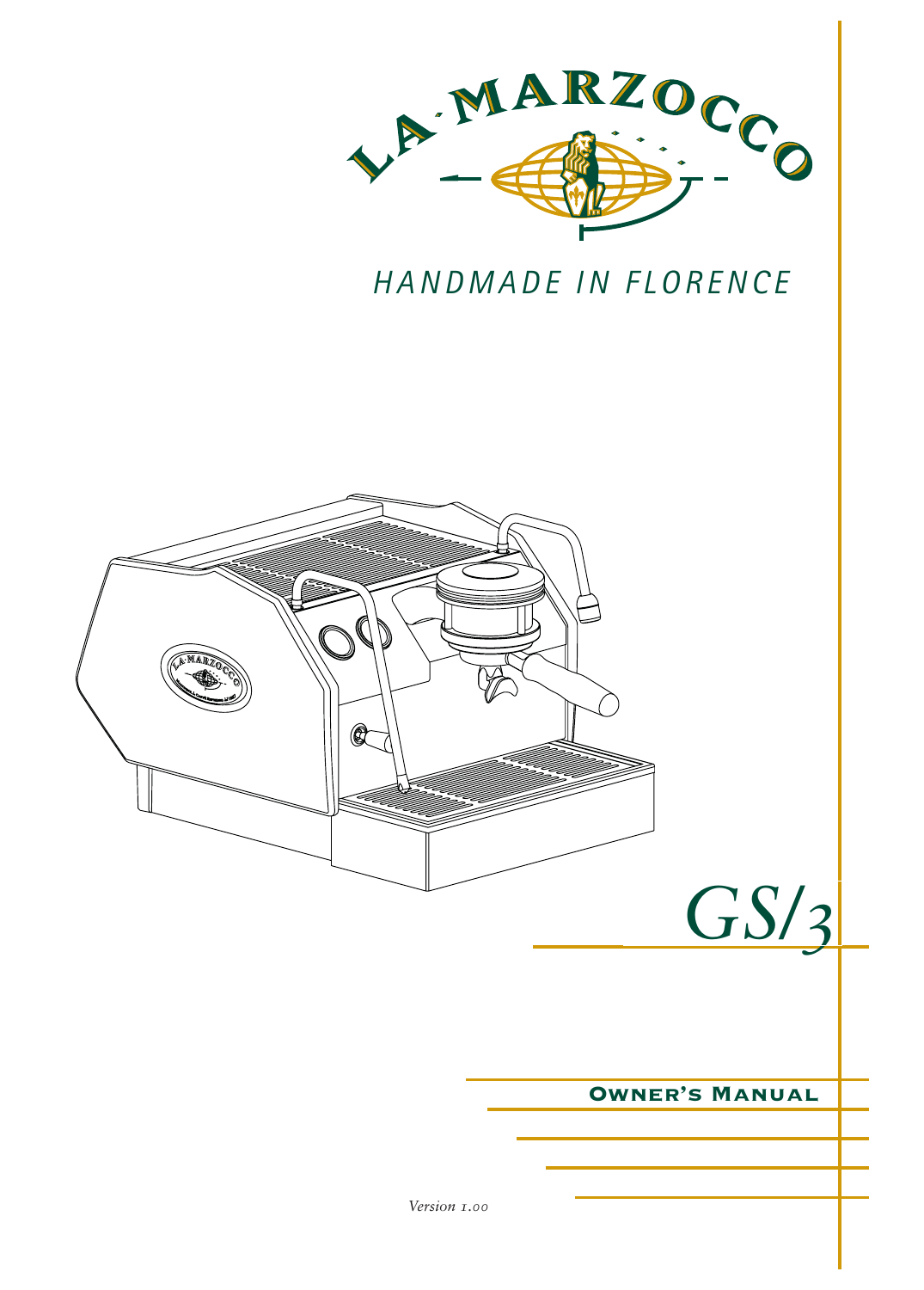

# **Thank you for purchasing this La Marzoco GS/3 Espresso machine.**

For information about your GS/3 or to find others to share information about the GS/3, **please visit our website at www.lamarzocco.com. Here you will fi nd a section dedicated to La Marzocco GS/3 users. To gain access you will need to register your product. For additional resources on espresso beverages and the processes for producing quality in the cup, please visit the numerous websites available on the internet.** 

**English**

1 *Version 1.00 La Marzocco, S.r.l. Firenze, Italia*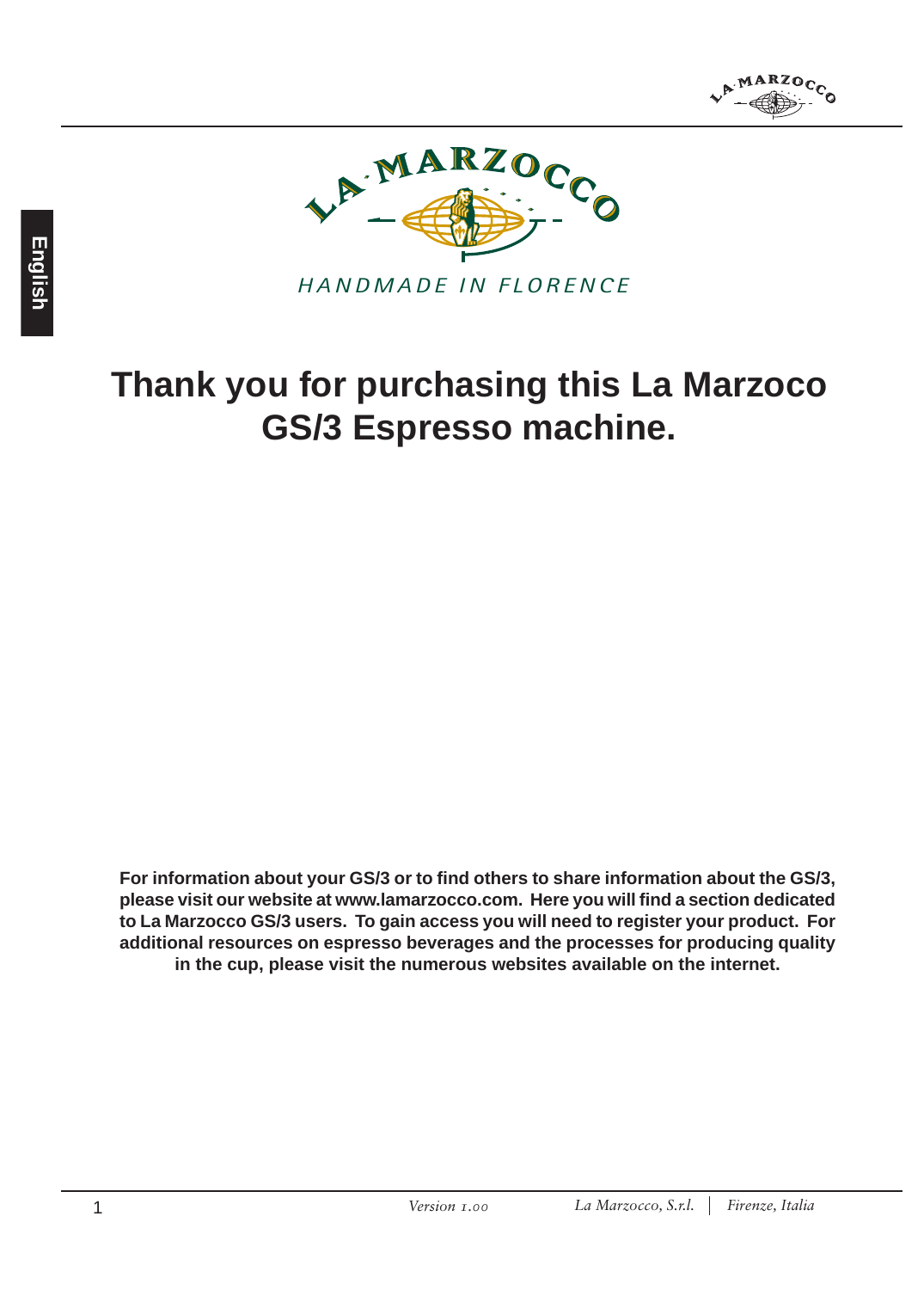English

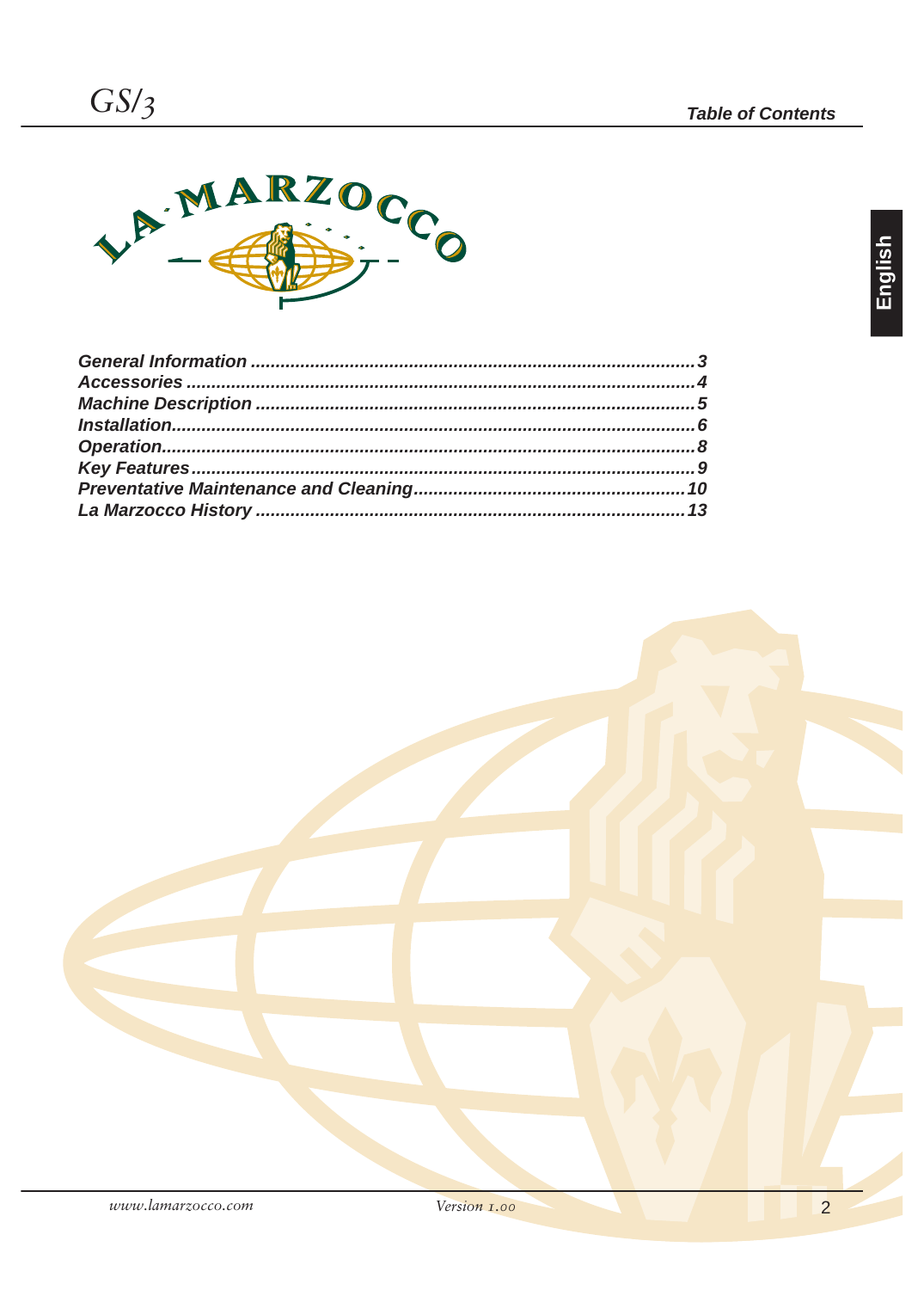

## *About this Manual*

1. This operating guide is an integral and essential part of the product and must be supplied to users. Users are asked to read the enclosed warnings and cautions carefully, as they provide valuable information concerning safety during installation, operation, and maintenance. This manual must be kept in a safe place and be available for consultation to new and experienced users alike.

### *Remove Machine from Packaging*

- Ensure product's integrity by inspecting the packaging. Making sure it presents no signs of damage which might have affected the enclosed machine. 1.
- 2. Check the machine's integrity after having carefully removed the packaging.
- Packaging (boxes, plastic bags, foam parts and whatever 3. else) must not be left within easy reach of children, due to the potential danger it represents, nor be discarded in the environment.

### *Safety Instructions*

- Check to see that data on the rating plate corresponds 1. to those of the main electrical supply which the machine will be attached.
- The installation must be performed according to local 2. electrical and plumbing codes and regulations. The installation also must comply to the manufacturer's instructions, and must be performed by qualified and authorized personnel.
- Incorrect installation may cause injury/damages to people, animals or objects, for which the manufacturer shall not be held responsible. 3.
- 4. Safe electrical operation of this device will be achieved only when the connection to the power outlet has been completed correctly and in observance of all local, national, and international electrical codes and safety regulations, and particularly by grounding the unit. Make sure grounding has been done properly as it represents a fundamental safety requirement. Ensure qualified personnel check such connection.
- 5. Furthermore, you must ensure that the capacity of the available electrical system is suitable for the maximum power consumption indicated on the espresso machine.
- We do not recommend using adapters, multiple plugs 6. and/or extension cords. If you cannot avoid using them, make sure that they are exclusively of the kind which conforms to local, national, and international electrical codes and safety regulations, being careful not to exceed the power and current ratings indicated on such adapters and extension cords.
- 7. This device must be used exclusively for the functions it has been designed and built for. Any other application is inappropriate and dangerous.The manufacturer shall not be held responsible for any damages caused by

improper and/or irrational use.

- Using any electrical device requires that certain fundamental rules be observed. In particular: -do not touch the device with wet or moist hands and feet -do not use the device while not wearing shoes -do not use extension cords in bath or shower rooms -do not unplug the device from the power outlet by pulling on the power supply cable -do not expose the device to atmospheric agents -do not allow children or untrained people to use this device 8.
- Before performing any maintenance and/or cleaning operations (other than back flushing the group), turn the main switch to the "0" or OFF position, and disconnect the machine from the electrical network by unplugging the cord or by switching off the relative circuit breaker. For any cleaning operation, follow exclusively the instructions contained in this manual. 9.
- 10. In case the machine is operating in a faulty manner or stops working, disconnect it from the electrical network (as described in the preceding point). Do not attempt to repair it. Contact a qualified and authorized professional to perform any repair. Any repair must be performed exclusively by the manufacturer or by an authorized centre using only original parts. Non compliance with the above could compromise the safe operation of the machine.
- 11. In order to avoid dangerous overheating problems, it is recommended that the power supply cable be unfurled completely.
- 12. Do not obstruct air intake and exhaust grilles and, in particular, do not cover the cup warmer tray with cloths or other items.
- 13. The machine's power supply cable must not be replaced by users. In case the power supply cable becomes damaged, shut off the machine and disconnect the machine from the electctrical network by unpluging the power cord or switching off the relative circuit breaker and close off the water supply; to replace the power supply cord, contact qualified professionals exclusively.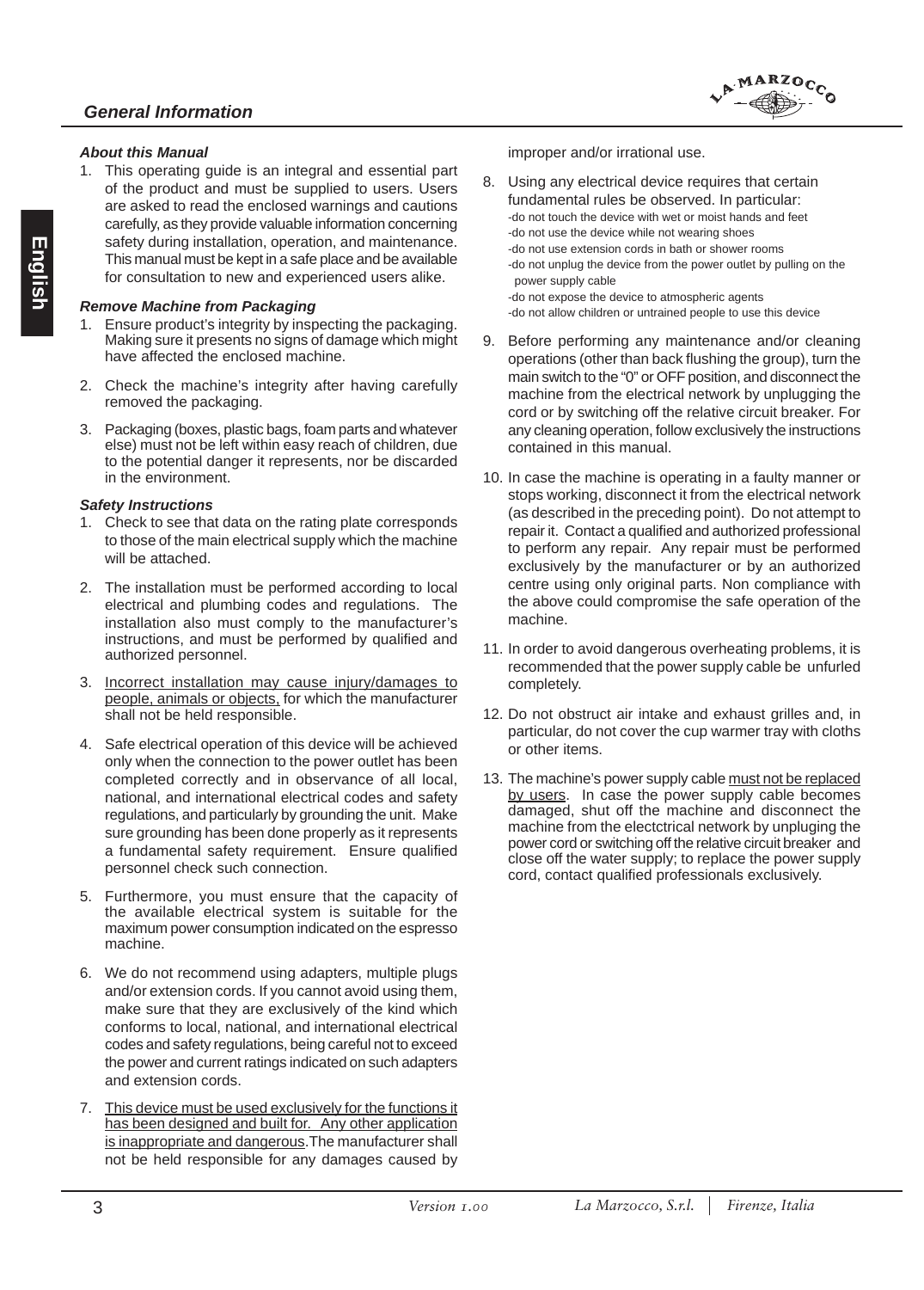## 1. Accessories MODEL GS/3

Check the package to make sure that the following accessories are included in the packaging:

| QTY.          | <b>PART NO.</b>  | <b>DESCRIPTION</b>                                |
|---------------|------------------|---------------------------------------------------|
|               | L111/2N          | PORTAFILTER ASSEMBLY, DOUBLE SPOUT, LION          |
| 1             | L111/1           | PORTAFILTER ASSEMBLY, SINGLE SPOUT, LION          |
| 1             | L115/C           | PORTAFILTER BASKET, BLIND                         |
| $\mathcal{P}$ | L115/A           | SINGLE BASKET - HAND TAMP                         |
| $\mathcal{P}$ | L116/A           | DOUBLE BASKET - HAND TAMP                         |
| 1             | L <sub>117</sub> | PLASTIC HAND TAMPER                               |
| 1             | UT005            | HEX KEY, 5mm                                      |
| 1             | L037/2PGR        | DRAIN BOX HOSE BARB                               |
| 1             | L325/L326        | STAINLESS STEEL BRAIDED HOSE 1/4G TO 5/16"-24 UNF |
| 1             | L <sub>309</sub> | ARMORED DRAIN HOSE, CLEAR                         |
| 1             | L312             | <b>HOSE CLAMP</b>                                 |
| $\mathcal{P}$ | L120/2A          | WASHER, FLAT, SEALING TYPE, M6 (12X6.25X0.75)     |
|               | V063             | <b>ESPRESSO MACHINE CLEANER</b>                   |



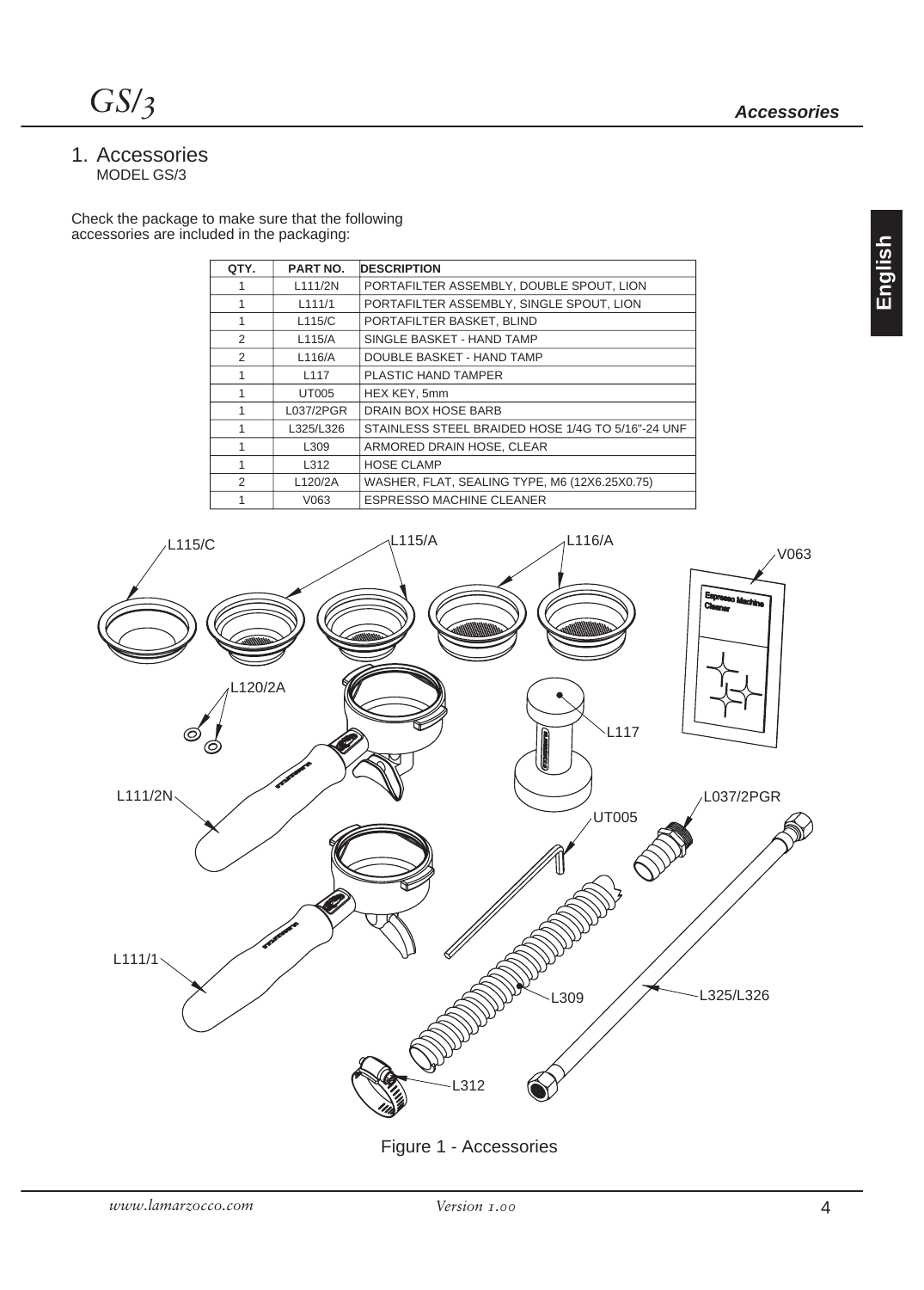



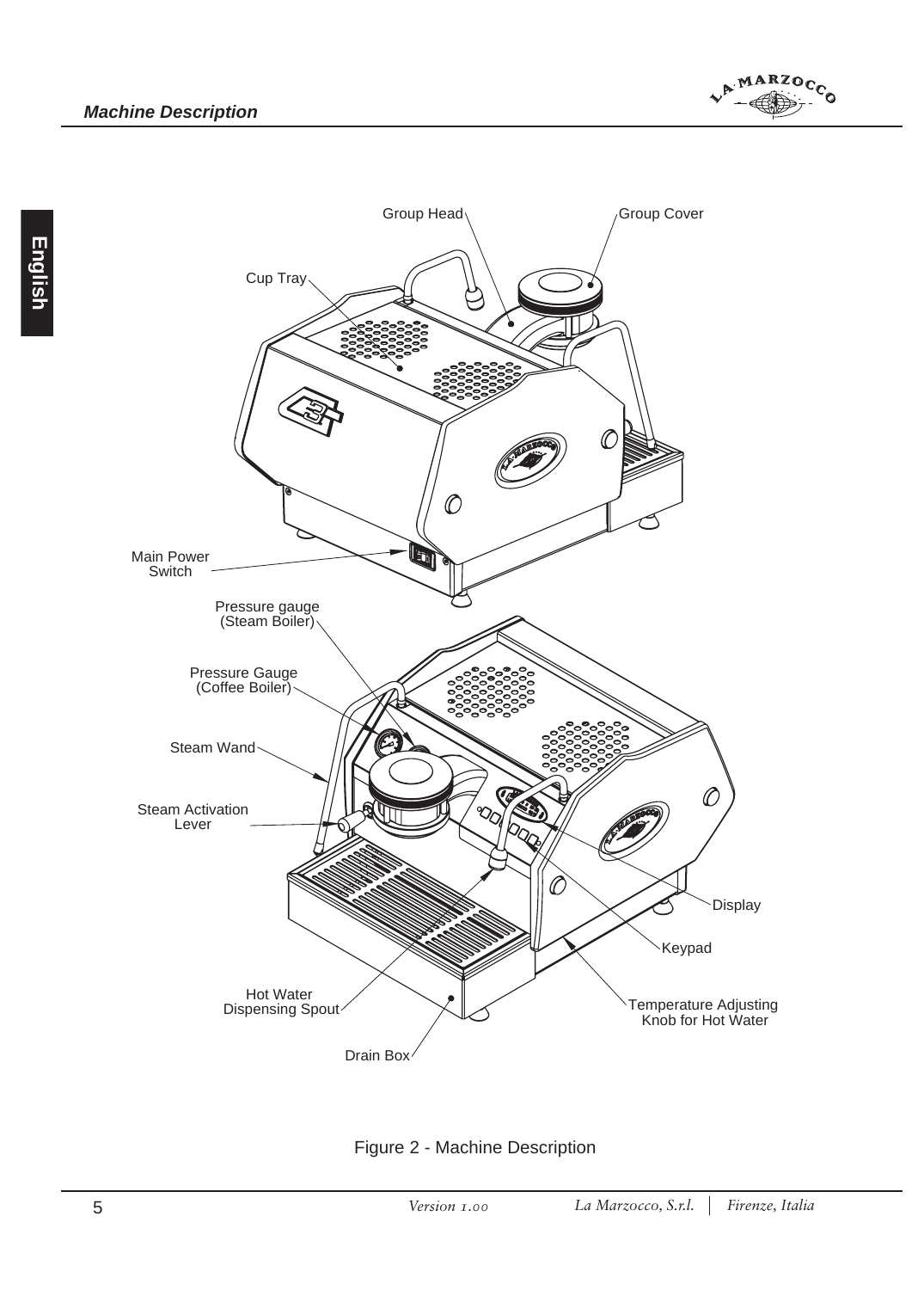## **Espresso Machine Installation, GS/3**

- **Fill Water reservoir with Water.** Remove the drain tray **1.** and slide the water reservoir until the water reservoir fill cover is accessable. Remove the cover and fill water reservoir with filtered water. Replace the fill cover and slide the water reservoir to the operating position and replace the drain tray. (See GS/3 Installation Guide for addition instructions)
- **Connect Espresso Machine to Power Supply**. Connect **2.** the espresso machine to a power supply that is rated in accordance with the serial plate on the espresso machine.
- **Filling the Boilers with Water.** Once the espresso **3.** machine has been unpackaged, placed on a hard surface, and the water reservoir full, it will be necessary to fill the boilers with water. Complete the following steps to properly fill the boiler tanks:
- **Steam Boiler.** Turn the main switch to position "1" **4.** or ON, the automatic steam boiler level system will be switched on, activating the auto-fill solenoid valve and the water pump. This will fill the steam boiler to a predetermined level and will shut off when full. *NOTE:* It may be necessary to re-*fill the water reservoir during this process. Check to see if the "Water Tank Empty" error message is present on the display before continuing.*
- 5. Coffee Boiler. The water flows inside the coffee boiler directly when the water pump is activated. When the GS/3 is turned on the electronics will activate the water pump to fill both boilers. Since the inflow of water will compress the air in the boiler it will be necessary to remove or "bleed" the air from the coffee boiler. All air must be removed in order to completely "saturate" the coffee boiler/group assembly. To remove the air from the boiler ("bleed the groups") remove the group cover from the top of the group head. Then loosen the bleed screw (see picture) to allow air to escape until water flows from below the screw head. It may be necessary to activate the brew process by pressing button #5 (the continuous button) to force the air out of the group. Tighten the screw to stop the water from flowing. Over tightening can cause damage to the sealing washer and the group cap. If this sealing washer is damaged replace washer with one included in accessory kit. Once all air is removed from the coffee boiler, reinstall the group cover. For more detailed instruction please refer the GS/3 Installation Guide. *NOTE: It may be necessary to re-fi ll the water reservoir during this process. Check to see if the "Water Tank Empty" error message is present on the display before continuing.*
- **Verify fi lling of Boilers.** The installation is now complete **6.** and the espresso machine should be heating to the operating temperatures.

5mm Hex Key Bleed Screw



**Waiting for the Espresso Machine to Heat to Operating 7. Temperature.** During this time, it may happen that the pointer of the coffee boiler pressure gauge reaches as high as 12 bar. This may happen anytime that the heating element is in the on condition. If the pressure exceeds 12 bar then it will be necessary to adjust the expansion valve in such a manner that the pressure never exceed 12 bar. In normal operating conditions, the coffee boiler pressure gauge can read anywhere from 0-12 bar. When brewing, the pressure should be set to approximately 9 bar. When the espresso machine is ready to operate all lights on the keypads will light.







Figure 5 - Key Pad buttons with lights on

**NOTE: As the steam boiler reaches operating temperature you may hear air and steam escaping from the boiler. This is a normal sound. As the water boils, air in the boiler is replaced by steam and exits through the vacuum breaker. As the boiler get closer to operating temperature the vacuum breaker closes and the steam is no longer able to escape. This process allows the air in the steam boiler to escape and to be replaced by water vapor.**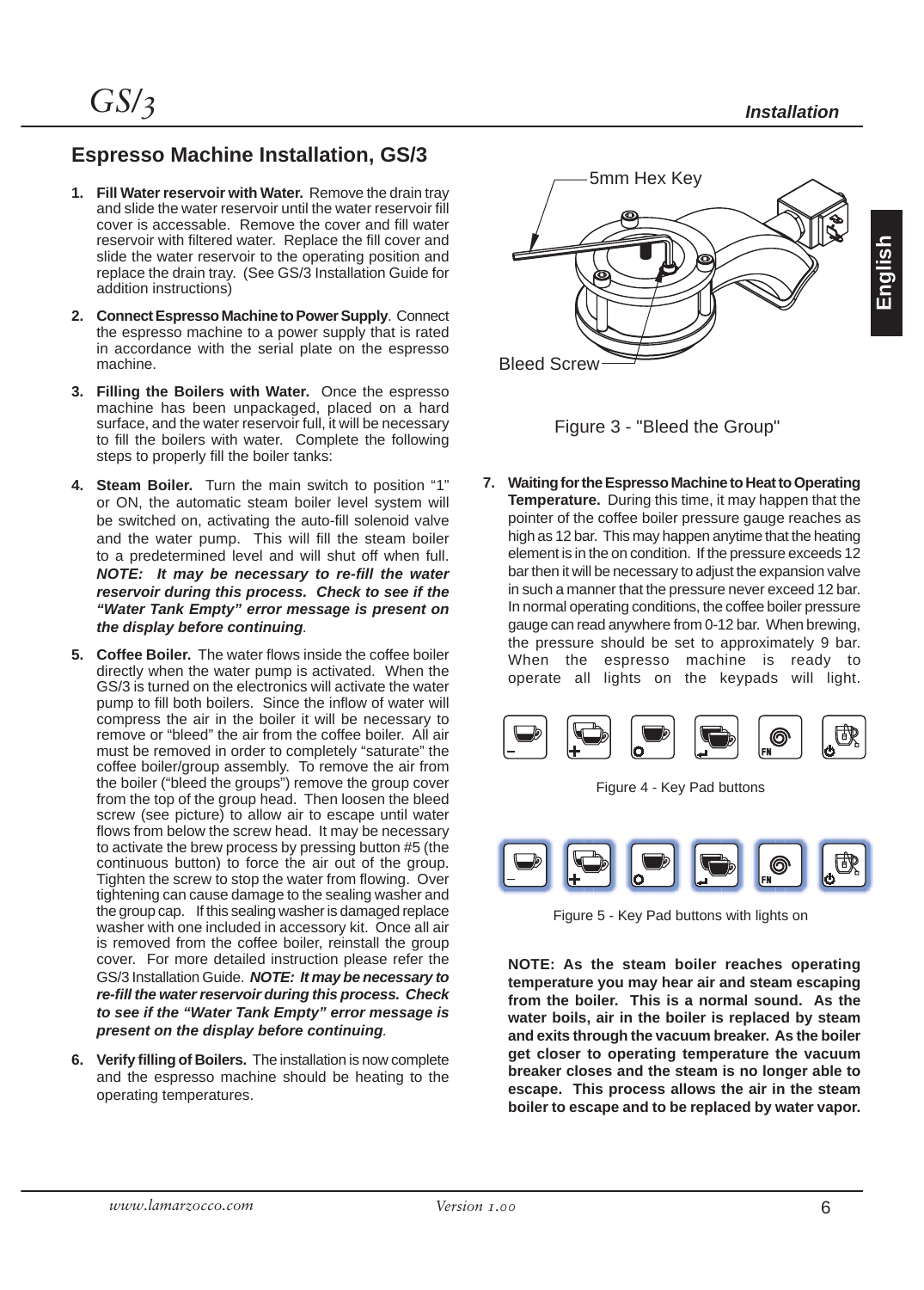

**Adjusting the Expansion Valve.** The expansion valve **8.** is a component that limits the maximum pressure in the coffee boiler. Heating the coffee boiler causes the water within to expand. Since the coffee boiler is completly saturated, the expanding water causes an increase in pressure within the boiler. Without a safety device the increase in pressure could cause a rupture in the boiler. The pressure in the coffee boiler should never exceed 12 bar. To increase pressure rotate the expansion valve clockwise. To decrease pressure rotate the expansion valve counter clockwise (See the following diagram).



**NOTE:** The water pump pressure should be adjusted when the machine is operating and coffee is present in the portafilter.

## ! **WARNING** !

**The expansion valve can discharge water as hot as 200°F / 93°C. Adequate protection for handling this component is needed before atempting to adjust.** 

Figure 6 - Expansion Valve Adjustment

- **Adjusting Water Pump Pressure**. The water pump is **9.** factory set at 9 bar pressure. If it becomes necessary to change the pressure please use the following procedure:
	- 1. Remove the left side cover assembly.
	- 2. Locate the water pump adjustment screw and loosen the lock nut.
	- 3. Adjust the water pump pressure to the desired measurement.
	- 4. Rotate Clockwise to increase pressure and counter clockwise to reduce pressure.



Figure 7 - Water Pump pressure Adjustment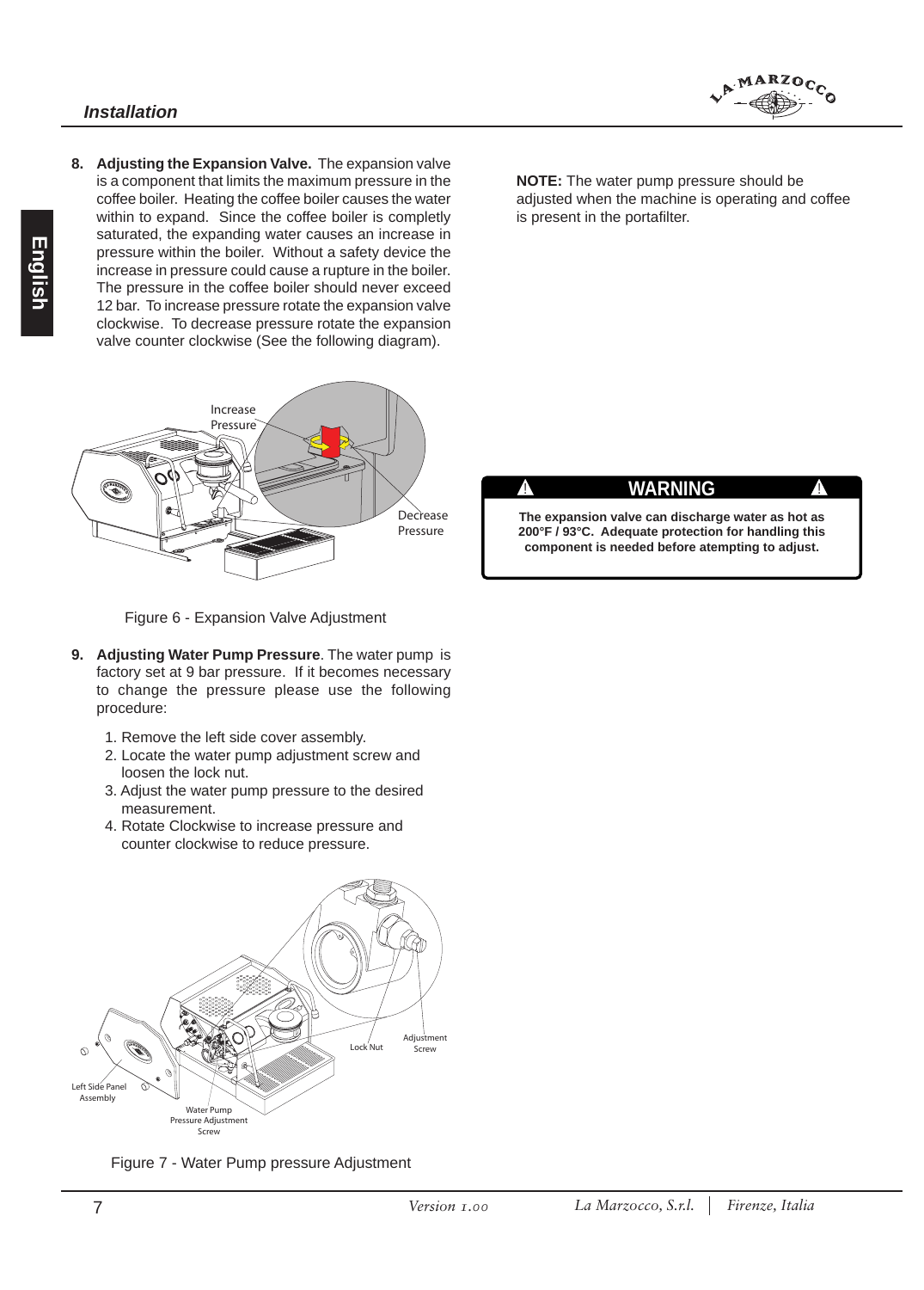## **Operating the GS/3**

1. Installing the Portafilters. Install the portafilter by inserting it into the group head and rotate the handle from left to right. Once the portafilter is inserted properly, you can press one of the brewing buttons on the keypad to start the flow of water through the portafilter. Please refer to the Software Programming Guide for a description of the functions of the keypad

It is important that the portafilter is at operating temperature prior to filling with coffee. Allow hot water to pass through the empty portafilter for a few seconds before the brewing process to pre-heat the portafilter.



## Figure 8 - Portafilter

**Note:** It is important to leave the portafilter installed in the espresso machine when not in use. The portafilter must remain heated for the brewing process to function correctly.

**Brewing Coffee.** It is now possible to remove the **2.** portafilter to make a coffee beverage. Place some ground coffee in the portafilter basket using the single or double portafilter basket. Press down on the ground coffee with the supplied tamper and install the portafilter on the GS/3. Press a brew button to begin the brewing process.

**Note:** Some users believe it is important to allow water to pass through the the group head prior to installing the portafilter to flush any remaining coffee oils and particles from the group head. Some also flush just after brewing to do the same. Please experiment to make the best possible procedure for your coffee. There are many techniques for brewing espresso. You can find instructions for many techniques on websites, blogs and forums. Some are even monitored by professional baristas around the world.

**Steaming Milk and Other Liquids.** Dip the steam **3.** wand into the liquid to be heated Depress the steam valve lever to activate the steaming process. The steam valve has a variable flow control. The steam valve will lock in the full on position only.

The steam will transfer heat to the liquid raising its temperature. Be careful not to allow liquid to overflow in order to avoid severe burns.

Steaming milk for cappuccino's and other beverages is very easy but making it just right requires some skill. Please experiment with various techniques to find the best method for your milk. You can find many discussion about the steaming of milk on the internet.

**NOTE:** It is important to have a sufficient volume of liquid in the steaming pitcher. Therefore if you intend to steam small amounts of milk it is necessary to use a small pitcher. If you intend to steam larger quantitles of milk then it is necessary to use a larger steaming pitcher. Using too little milk in a steaming pitcher can allow the milk to be "blown out" of the pitcher. A good rule to follow is to fill the steaming pitcher only half full of liquid.

**Note:** In order to prevent the heated liquid from being sucked back into the steam boiler it is recommended that you purge the steam system after heating any liquid. Purge the system by opening the steam valve for a few seconds to allow steam to escape to the atmosphere from the end of the steam wand. Failure to do so can cause the heated liquid to transfer from the heated liquid container to the steam boiler (via vacuum created from cooling parts). This condition is undesireable and can cause contamination in the steam boiler.

**Preparing Tea and Other hot Drinks.** You may **4.** dispense hot water by using the hot water nozzle. To dispense hot water press the tea water button (#6).



Figure 9 - Tea Water Button

This button commands the hot water delivery. The volume of water delivered may be adjusted via the display (see the Software Programming Manual for further instructions). The temperature of the water dispensed may be adjusted by adjusting the mixing valve under the right side cover of the espresso machine (see machine description diagram).

**English**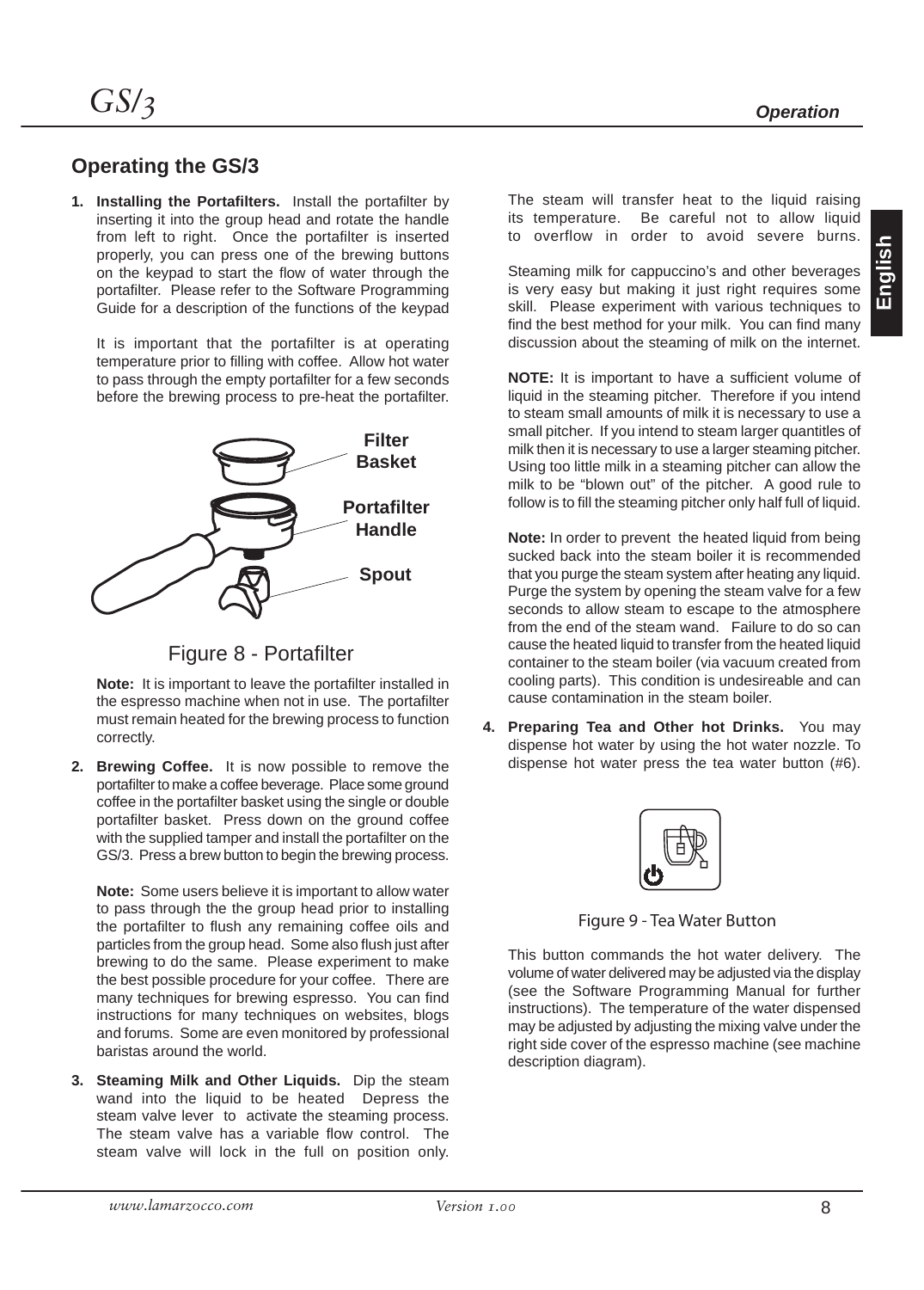

## **Key Features**

- **Controlling the Brew Process Using Volumetric 1. Programming.** This espresso machine allows the volumetric programming of each of the first 4 buttons on each group (numbered left to right). Please consult the Software Programming Guide for further instructions.
- **Hot Water dispensing or "Tea Water".** Hot water **2.** may be dispensed from the Hot Water Wand on the right side of the machine. This is accomplished by pressing the hot water button (button #6). The amount of water dispensed can be programmed via the digital display. Please consult the Software Programming Guide for programming instructions. The temperature of the hot water may be adjusted slightly via the Hot Water Adjusting Knob. This adjusting knob is hidden under the right side panel assembly. The knob protrudes slightly form the bottom of the side panel. To find this knob, look at the bottom edge of the right side panel. The knob may be turned by sliding a finger under the side panel from front to rear (to decrease temperature) or from rear to front (to increase temperature).
- **Quick Keys**. The GS/3 has 4 Quick Keys to allow **3.** the user to gain quick and easy access to important parameters that may be changed frequently. Please see the Software Programming Guide
- **4. Water and Drain Connection Kit.** The GS/3 comes with **1996. In the UNARNING 1997.** a main water supply and waste drain connection kit. This kit allows the GS/3 to be connected to the main water supply and the main waste drain system. Instructions for installing this kit are contained in the GS/3 Installation Guide. The conversion kit contains the following items:



- 5. General Notes for Coffee Preparation. The portafilters must remain heated since they are at the lowest position of the group itself, and they are partially isolated from the same due to the rubber gasket between them. This can be accomplished by leaving the portafilters installed in the machine when not in use. The portafilters may also be actively heated. This procedure may be carried out by activating one of the brew buttons to flush hot water through the portafilter then turning off the water flow.
- The size of the coffee granules is extremely important 6. in preparing a good cup of coffee, other than the type of coffee blend used, quite obviously. The ideal grinding can be determined by making various coffees using the amount of ground coffee that you would normally use for each cup (we recommend at least 6g). The best grinding is that which allows coffee to flow out from the filter holder spouts neither too slowly, drop by drop, nor too quickly. A general rule is that a double dose should dispense approximately 60mL/2 fluid oz. of espresso in approximately 25 seconds. This time may be adjusted by varing the corseness of the grind.
- 7. **IMPORTANT** To improve the flavor profile of the espresso, the temperature of the water in the coffee boiler, and therefore of the groups, may eventually be raised or lowered via the digital display (please consult the Software Programming Guide for detailed instructions).

**Do not remove the portafilter when brewing hot liquids. The Coffee Boiler contains water at elevated temperature. Water temperature over 125°F / 52°C can cause severe burns instantly or death from scalding.**

! **WARNING** ! **The Coffee Boiler and Steam Boiler contain water at elevated temperature. Water temperature over 125°F / 52°C can cause severe burns instantly or death from scalding. (Coffee Boiler 200°F / 93°C - Steam Boiler 260°F / 125°C)** 



**The expansion valve can discharge water as hot as 200°F / 93°C. Adequate protection for handling this component is needed before atempting to adjust.**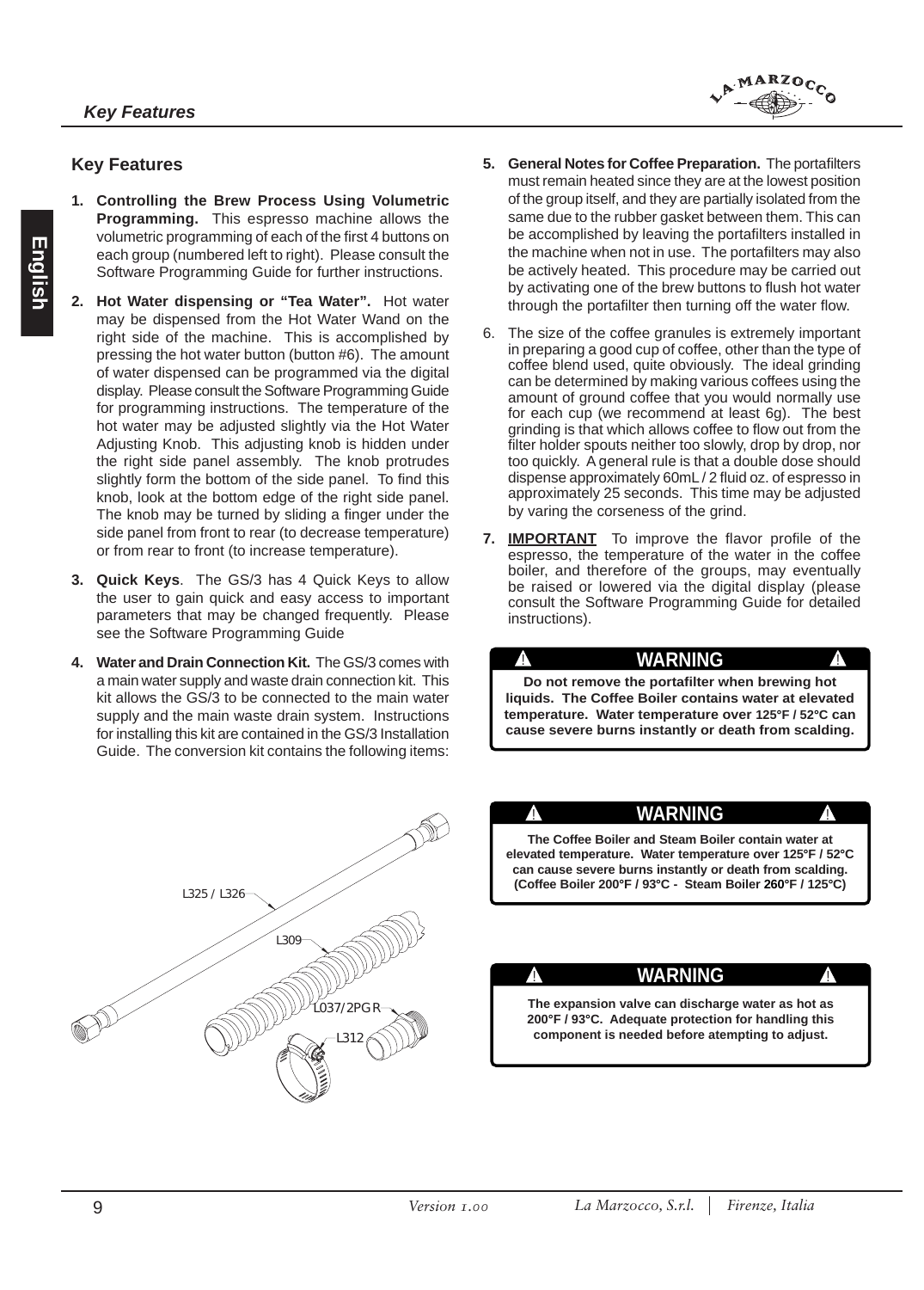## *Cleaning (Daily)*

**Cleaning the Diffuser Screen.** During the discharge **1.** operation (subsequent to coffee brewing), small amounts of coffee grounds may slowly build-up on and obstruct, even partially, the diffuser screen. Remove the diffuser screen by unscrewing the diffuser screw. Place 2 or 3 teaspoons of detergent powder for coffee machines in about 1/2 a litre of hot water. Place the diffuser screen and diffuser screw in the solution and leave them fully submerged for about 30 minutes. Rinse thoroughly with clean water. Install and run hot water through the group head several times with the screen installed.



**Cleaning the Brewing System.** Remove the **2.** diffuser screen as described in the previous step. Install the blind filter into one of the supplied portafilter handles. Place a tablespoon of detergent powder for coffee machines into the blind filter and install the portafilter into the espresso machine.

Cycle the espresso machine on and off using the continuous button. Cycle approximately 10-20 times. The cycling of the espresso machine allows the detergent powder to flow through the brew system cleaning the components. Remove the portafilter from the espresso machine.

After cleaning, rinse the group head by activating the continuous button or approximately 10 seconds. Using a damp cloth wipe clean the area where the portafilter engages into the group head. Then replace the diffuser screen.

## ! **WARNING** !

**Do not remove the portafilter when brewing hot liquids. The Coffee Boiler contains water at elevated temperature. Water temperature over 125°F / 52°C can cause severe burns instantly or death from scalding.**

### **Cleaning fi lter baskets and portafi lter handles 3.**

- Put 2 or 3 teaspoons of detergent powder for coffee machines in about 1/2 liter of hot water.

- Dip filters baskets and filter holders into the solution. being careful not to allow any rubber or plastic parts to contact the solution, and leave submerged for about 30 minutes.

- Rinse thoroughly with clean water and run hot water through the group several times with the filters in place.

- Make one cup of coffee and discard in order to remove any unpleasant flavor remaining from the cleaning process.

- **Cleaning the Drain Box.** Remove the drain box **4.** assembly and wash each of the components with hot soapy water. Rinse thoroughly and reinstall the drain box assembly. All components of the drain box assembly are dishwasher safe.
- **Cleaning the body.** Wipe the stainless steel surfaces **5.** with a soft, non abrasive cloth in the direction of the glazing marks, if any. Do not use any alcohol or solvents whatsoever on painted, imprinted, or plastic parts in order not to damage them. Clean the side panels using a soft cloth. Do not spray the keypad or display with any liquid. Clean only with a damp soft cloth.
- **Cleaning the hot water and steam nozzles.** Steam **6.** nozzles must be cleaned immediately after use with a damp cloth and by producing a short burst of steam so as to prevent the formation of deposits inside the nozzles themselves, which may alter the flavor of other drinks to be heated. Hot water nozzles must be cleaned periodically with a damp cloth. If milk residue is present on the steam wand, soak the tip in a container of hot water. After you can wipe the tip clean. Repeat process if residue remains.

**NOTE:** This cleaning schedule is based upon a moderate to average use (20-300) cups per day. If machine use is less than moderate then this schedule may be adjusted accordingly.

## ! **CAUTION** !

**This machine must not be dipped in, nor splashed with, water in order to clean it. For cleaning operations, please follow the instructions listed above very carefully.**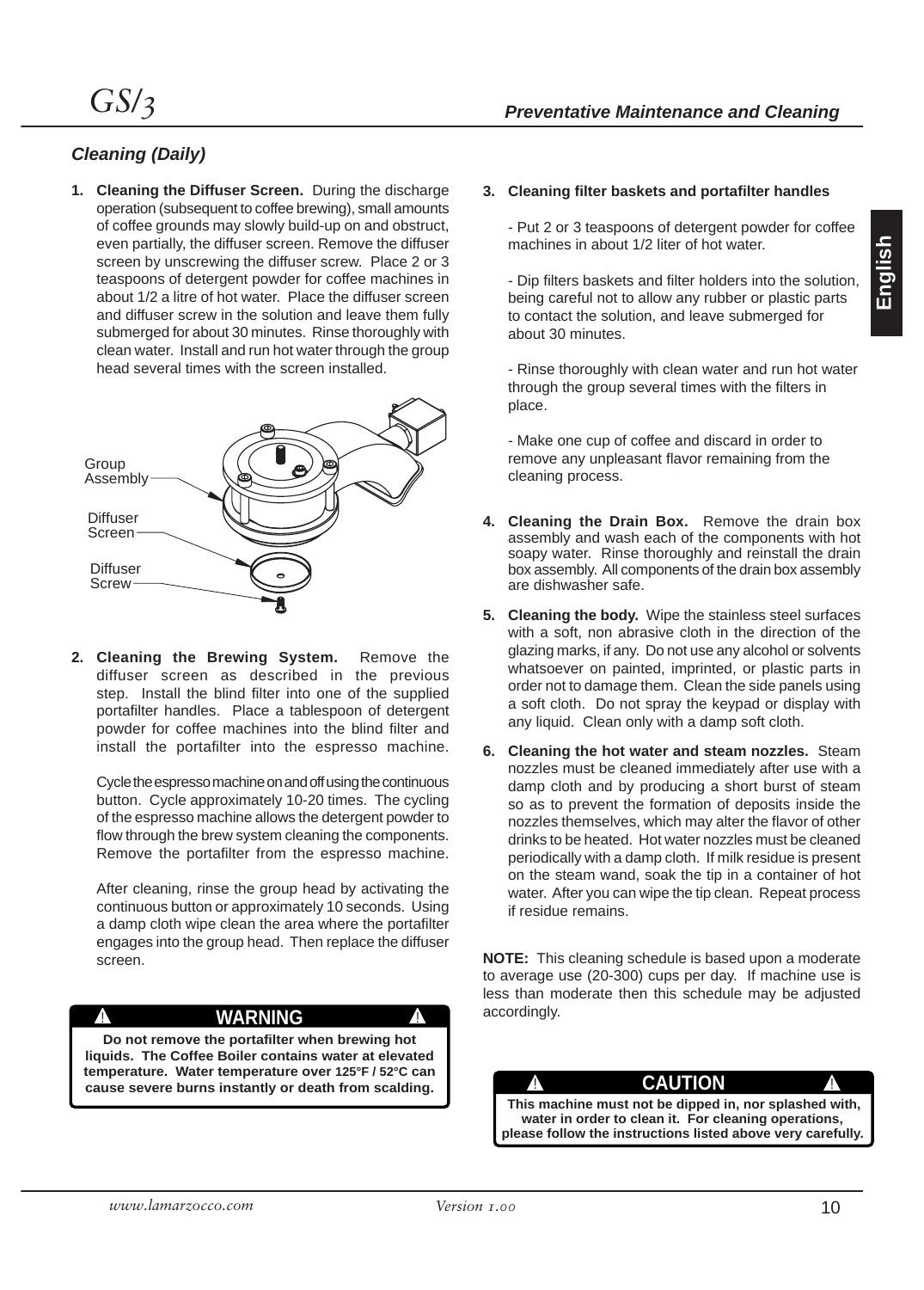

## *Cleaning (Monthly)*

- **Draining Boilers.** Both the coffee boiler and the steam **1.** boiler may be drained and refilled to reduce the chance of mineral deposits build up on the inside walls of the inside surfaces. Additionally this draining process can be used to remove water that has a bad odor or taste.
- **Drain the Steam Boiler.** Remove the left side panel **2.** assembly. Locate the ball valve on the bottom left side of the machine. Hold the ball valve with one tool and remove the brass cap on the end of the valve. Move the espresso machine close to a waste drain and tip machine at an angle to point the valve into the waste drain.
- **Drain the coffee boiler.** loosen the expansion valve **3.** until water begins to flow freely. Then remove the group cap cover and loosen the bleed screw. When finished draining empty the drain box assembly
- **Clean the water reservoir.** The water reservoir needs **4.** to be cleaned periodically to ensure that no algae forms on the inside surfaces. To clean first remove the water reservoir form the machine. Disconnect the clear plastic water intake hose. Unscrew all screws from the cover to separate the parts. Wash all parts with warm soapy water. All parts are machine washable.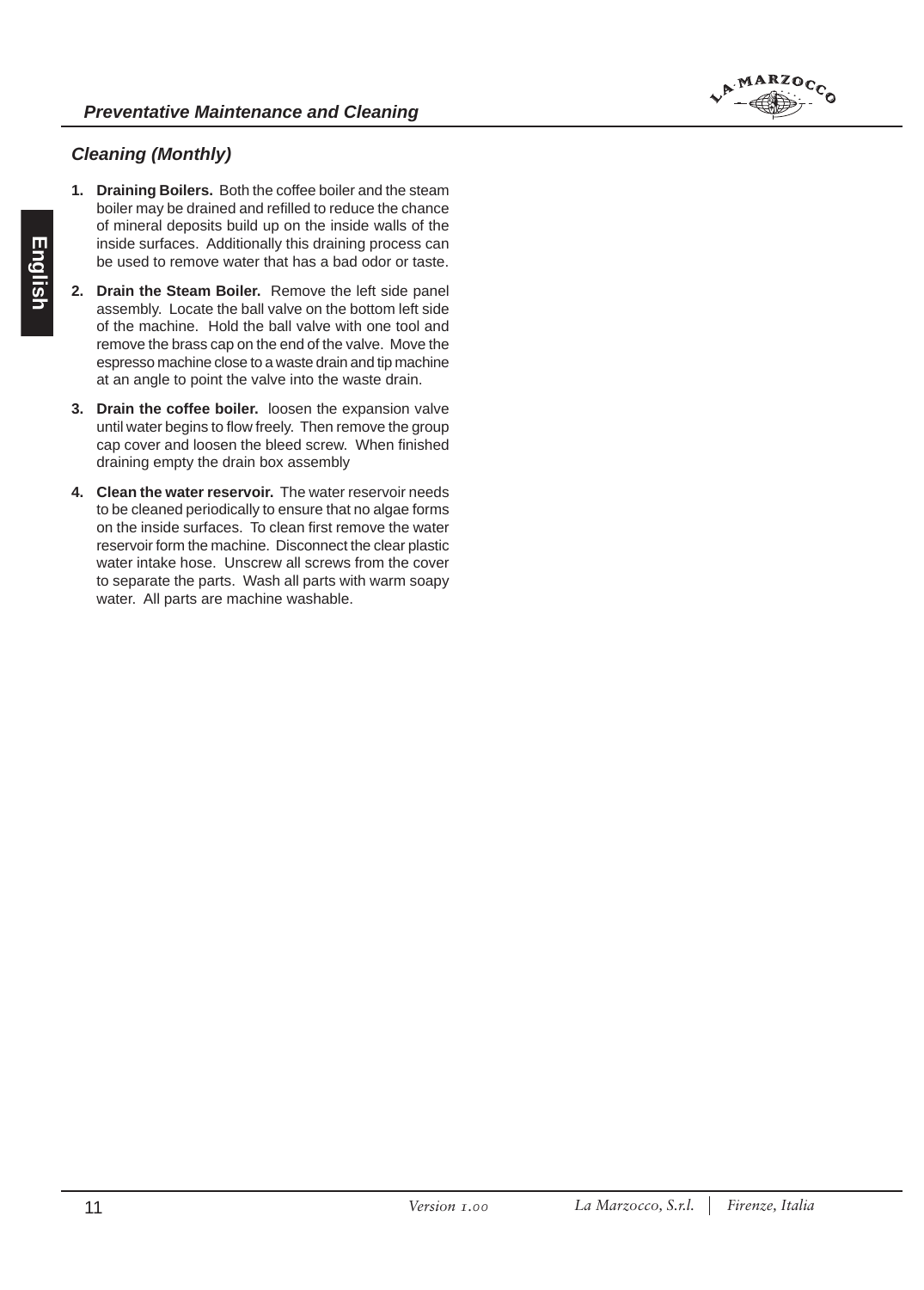*www.lamarzocco.com* Version 1.00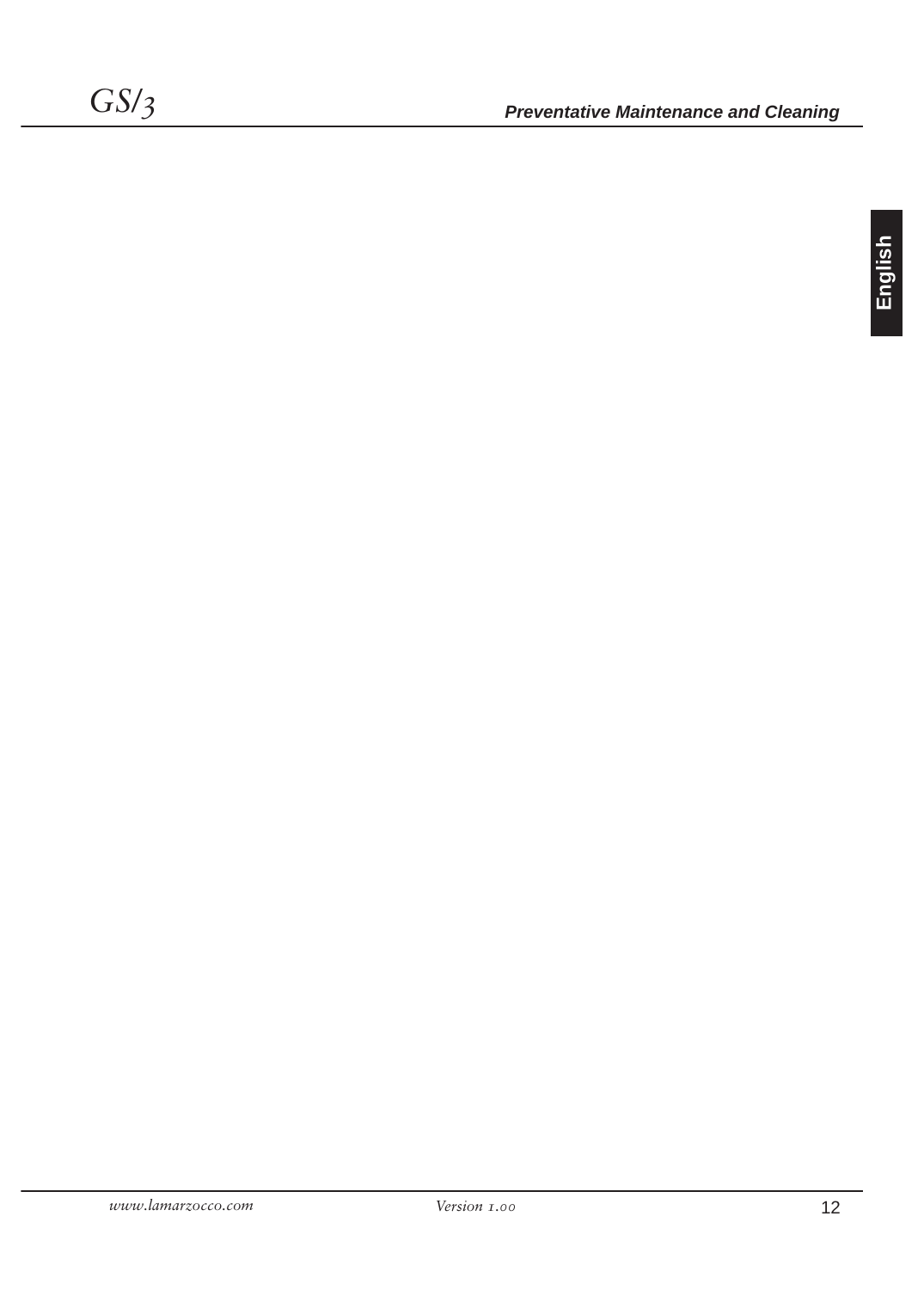

## **The History of La Marzocco**

During the first decade of 1900, various attempts were made in Italy at producing so-called espresso coffee which might justly be considered the ancestors of the machines currently produced. They were hot water and steam generators with vertical boilers of a considerable size which literally lorded it over the counters of the coffee shops.

The manufacturers of these machines, as well as being skilled craftsmen, were true pioneers in the sense that they found themselves having to tackle and overcome numerous difficulties: Giuseppe Bambi was part of this small group of pioneers who, thanks to his strong personality and wish to create something of his own, managed to open a small workshop and set up his own business.

After producing some coffee machines called "Fiorenza" for one of his clients, he then began, with his brother Bruno, to build coffee machines in his own right.

It was 1927 when the Officina Fratelli Bambi was founded. They designed the machines entirely, made them piece by piece, assembled and then sold them, all at a time when every sale was a real conquest.

That's why Giuseppe Bambi adopted the symbol of the "Marzocco" for his company, a seated lion with the crest of the Florentine Lily, the synonym of victory and conquest, and called his company La Marzocco.

With the arrival of fascism and the consequent winds of change reflected in decorative styles too, La Marzocco, while continuing to produce machines with a vertical boiler, began to design a more linear and essential chassis.

The number of cups of coffee which people drank at coffee shops was growing slowly but constantly so that the need arose to reduce the dimensions and improve the output of the coffee machines.

### **On 25th February, 1939 Giuseppe Bambi registered the Patent for a project for the fi rst espresso coffee machine with a horizontal boiler.**

This new arrangement meant all the brew groups could be arranged in a line, making it possible to fit in a larger number and making it easier and faster to operate them.

The events of war halted the production of coffee machines and when the war was over things had to begin again from scratch given the gloomy economic situation and the difficulty of obtaining the machinery and raw

materials needed.

However, such was the ingrained enthusiasm and entrepreneurial spirit that on 4th December, 1945 a new patent was registered which was extended and completed on 31st October, 1949.

This Patent, which enabled the resumption of business, was for a semiautomatic mechanism which simplified the movements and operations of the barista, as well as releasing the pressure from the filter holder.

The 50s were characterised by **water pressure machines** where the coffee was no longer infused by filtering but by **hot water pressed through it mechanically at high pressure**.

So a spring was used to act on a piston that pressed the water through the coffee at a pressure of approximately 10 atmospheres.

### **This changed the traditional system of percolation of coffee, as well as the taste. What was to be called "coffee crema" from that time on had been invented.**

Later, to reduce the physical effort required by the person operating the machine, an electrically operated geared motor was added to raise the piston.

### **That was how the first machine with automatic water pressure and an electric motor was invented.**

In 1961 the new headquarters of the company were built on a hill outside Florence. During the tragic flood which swept Florence in 1966, La Marzocco, although not directly hit found itself having to face many difficulties.

At that time half of its work was in the capital city of Tuscany and the surrounding area and while the clients who resided in the flooded areas were able to postpone payment of their bills, La Marzocco had to continue to honour its payments without receiving such income.

Thanks to patient and constant work these difficulties too were overcome and **in 1970 La Marzocco began to produce the new GS Series "continuous brewing type machine after depositing the relative Patent on 1st December of that same year**.

**This was the first professional machine in the world made with two boilers of which one was for the production of hot water and steam while the other was to produce hot water exclusively for brewing coffee, totally independent of each other. This solution which still characterises all the La Marzocco machines today means that a large quantity of steam is readily available at the desired temperature without interfering in any way with the temperature**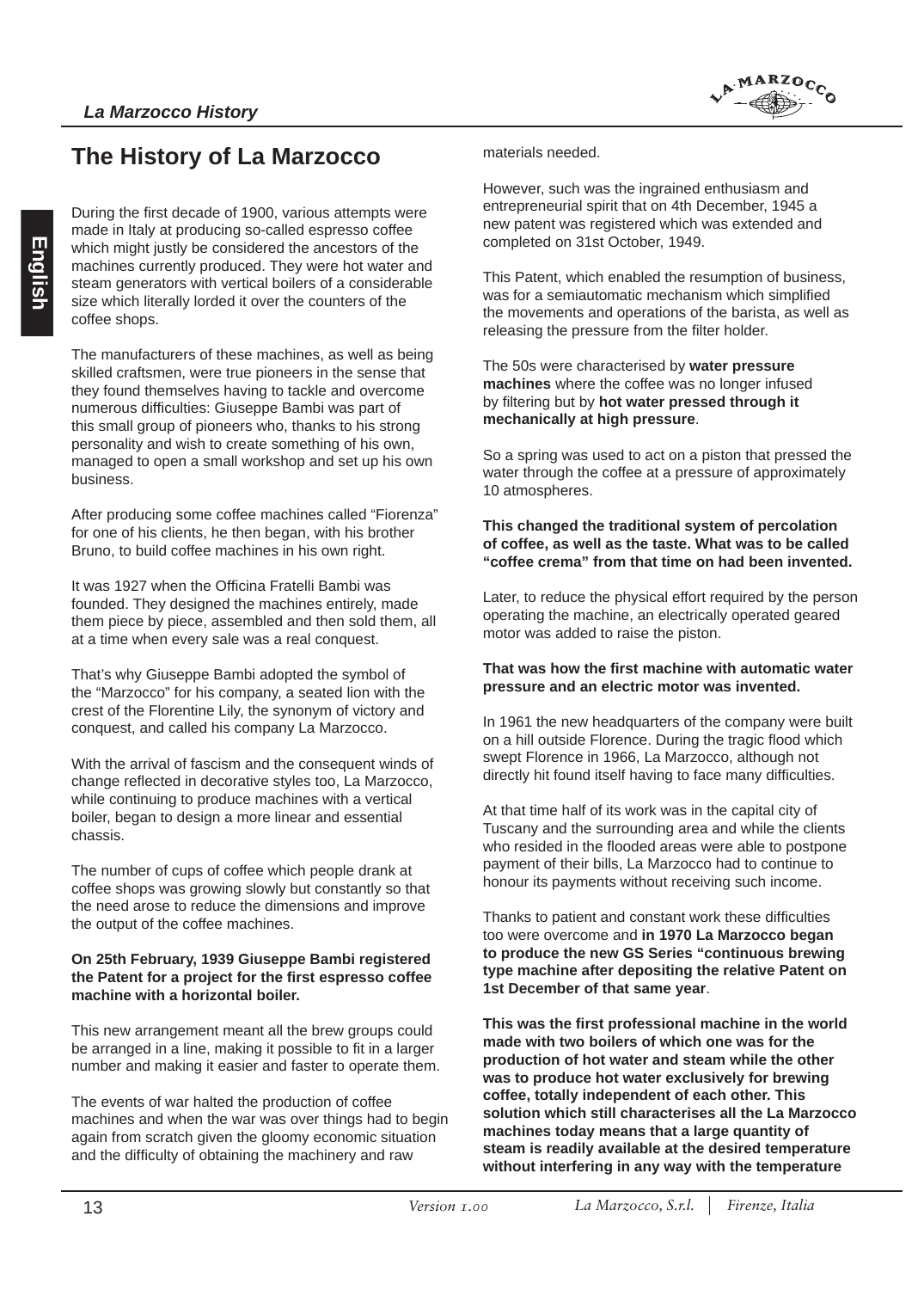### **of the water destined for coffee production, thus enabling a more precise control of the temperature using a highly sensitive thermostatic device, a result which is not yet apparent on traditional single-boiler machines**.

That's how production of the GS series started, with GS standing for Gruppo Saturo or Saturated Group given that the brew groups were attached directly to the boiler at a higher level and their shape had been designed so as to create a chamber in which the water could circulate.

The boilers and the group chambers, that are completely filled with water, during heating produce a spontaneous circulation of the water inside the groups keeping the temperature constant, a key factor in making top quality coffee.

The introduction of the GS onto the market was immediately a great success, so much so that over time its fame grew to the point that it became a sort of legend. The GS series was followed by various variations to the series, the GS-2 and the LINEA which were joined in 1997, on occasion of the 70th anniversary of the production of the first La Marzocco espresso coffee machine, by the FB/70 which, given its unique design, is still widely appreciated in the most avant-garde coffee shops the world over.

In 1995 the company structure of La Marzocco changed and there was an internal reorganisation of the company including the production, customer services and administration departments. The entire organisation chart saw the addition of new, highly-qualified technicians, new bilingual staff to facilitate relations with foreign markets and new staff specialised in research and development of the commercial sector.

All this helped us to:

- Increase production, increasing the number of countries exported to throughout the world to about 50. •
- Create 3 new machine models, renewing not just the external chassis, but introducing extremely important technological innovations for the espresso coffee market like the new GB/5 and FB/80 which use PID technology and other innovations unique to the sector in terms of thermal stability; and the GS/3 •
- Design and put into production a grinder-doser, the Swift model, which grinds, tamps and doses the coffee automatically at each cycle. •
- Set up monthly technical training courses for after-sales assistance and preparation of drinks Latte Art & Caffè Espresso. •
- Become the official sponsor and supplier of the machines for the WBC, the World Barista Championship. •

As a result we're looking to the future with a very positive attitude, in the certainty that the cult of excellent espresso coffee will become increasingly known around the world. We remain ever attentive and welcoming of suggestions and advice from our clientele.

In fact we deem many of our clients to be true espresso coffee fans and we're doing all we can to provide them with the best equipment with which to make coffee. not forgetting of course the last and most important characteristic for excelling at all levels in our field: passion.

You can learn the technique but you can only develop a passion through dedication, love, pride and respect in your work.

Sincerely, Piero Bambi